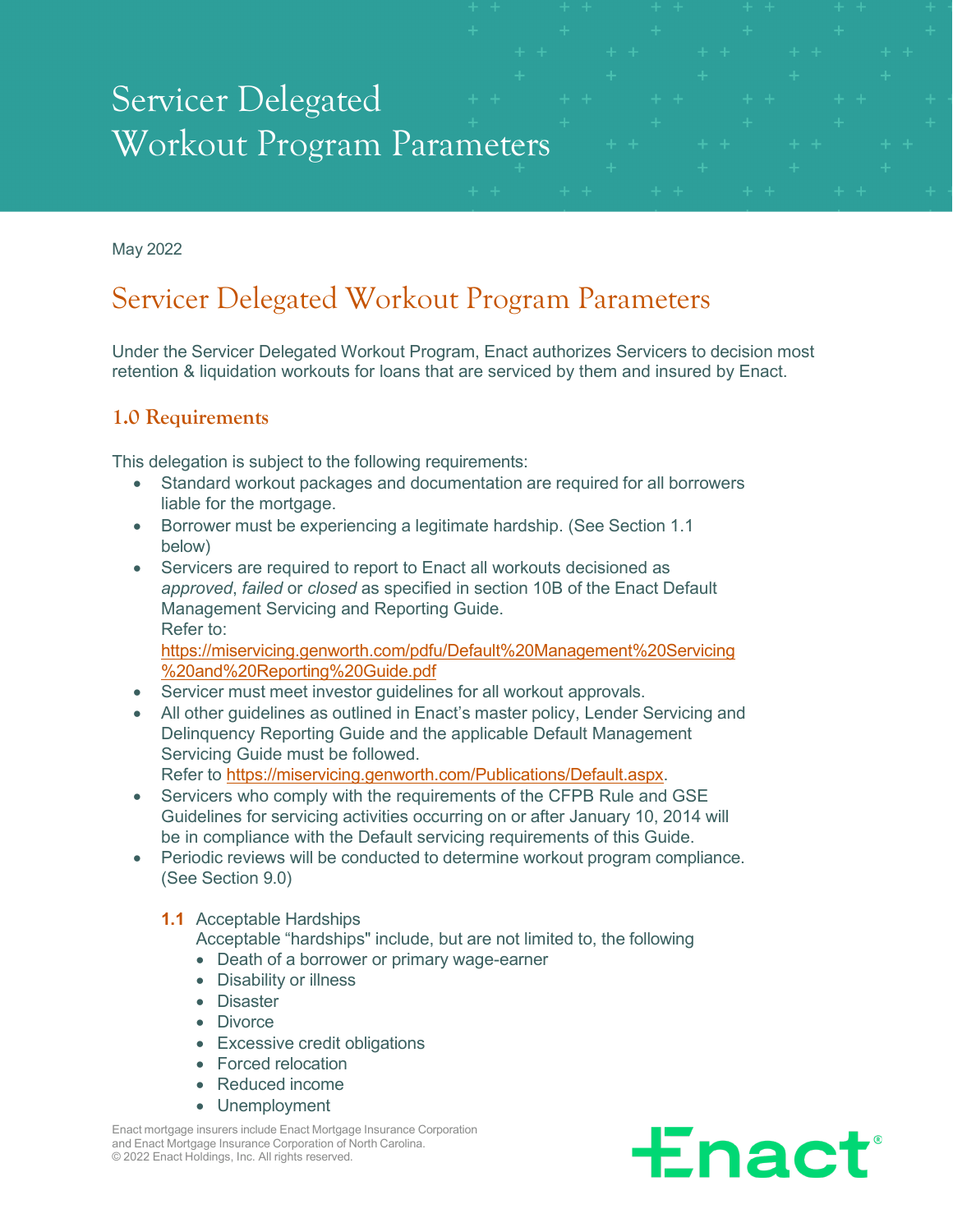# **2.0 Foreclosure Postponement**

- Foreclosure Initiation Postponement: If a workout is in process, initiation of foreclosure may be delayed up to 30 days from receipt of the workout package.
- Foreclosure Sale Postponement: Servicer is delegated to postpone a foreclosure sale within 30 calendar days of the foreclosure sale to pursue reasonable loss mitigation or Workout opportunities.

# **3.0 Retention Delegated Workout Parameters**

Enact authorizes Servicers to decision the following retention workouts within these parameters:

#### **3.1 Forbearance Plan**

The forbearance plan term may not exceed 12 months. Any forbearance plan extending beyond the initial 12 months (including re-approvals) must be submitted to Enact for approval via encrypted email at [HOA@EnactMI.com.](mailto:HOA@EnactMI.com)

#### **3.2 Repayment Plan**

The repayment plan term may not exceed 12 months. Any repayment plan extending beyond 12 months must be submitted to Enact for approval via encrypted email at [HOA@EnactMI.com.](mailto:HOA@EnactMI.com)

#### **3.3 Payment Deferral**

Enact authorizes Servicers to decision payment deferrals within these parameters:

#### **Fannie Mae and Freddie Mac Investor**

If the terms of the payment deferral comply with GSE Guidelines, the Servicer may proceed as delegated.

#### **Bank-Owned and Private Bank Investor**

For non-GSE loans, there are two options that are delegated:

- 1. If the terms of the payment deferral comply with GSE Guidelines, the Servicer may proceed as delegated.
- 2. If the terms of the payment deferral comply with the parameters below, the Servicer may proceed as delegated.
	- Payment deferral of up to 12 months of P&I payments
	- May be recouped as a balloon payment or by extending the term up to 12 months
	- Any deferred P&I must remain as part of the original mortgage
	- In the event of a valid claim, the deferred P&I will be covered with no additional interest
	- Borrower is/was current prior to the COVID-19 hardship
	- Servicer documents the borrower's attestation that the hardship is due to COVID-19
	- At the time of payment deferral, the borrower may be current or up to 12 months in default

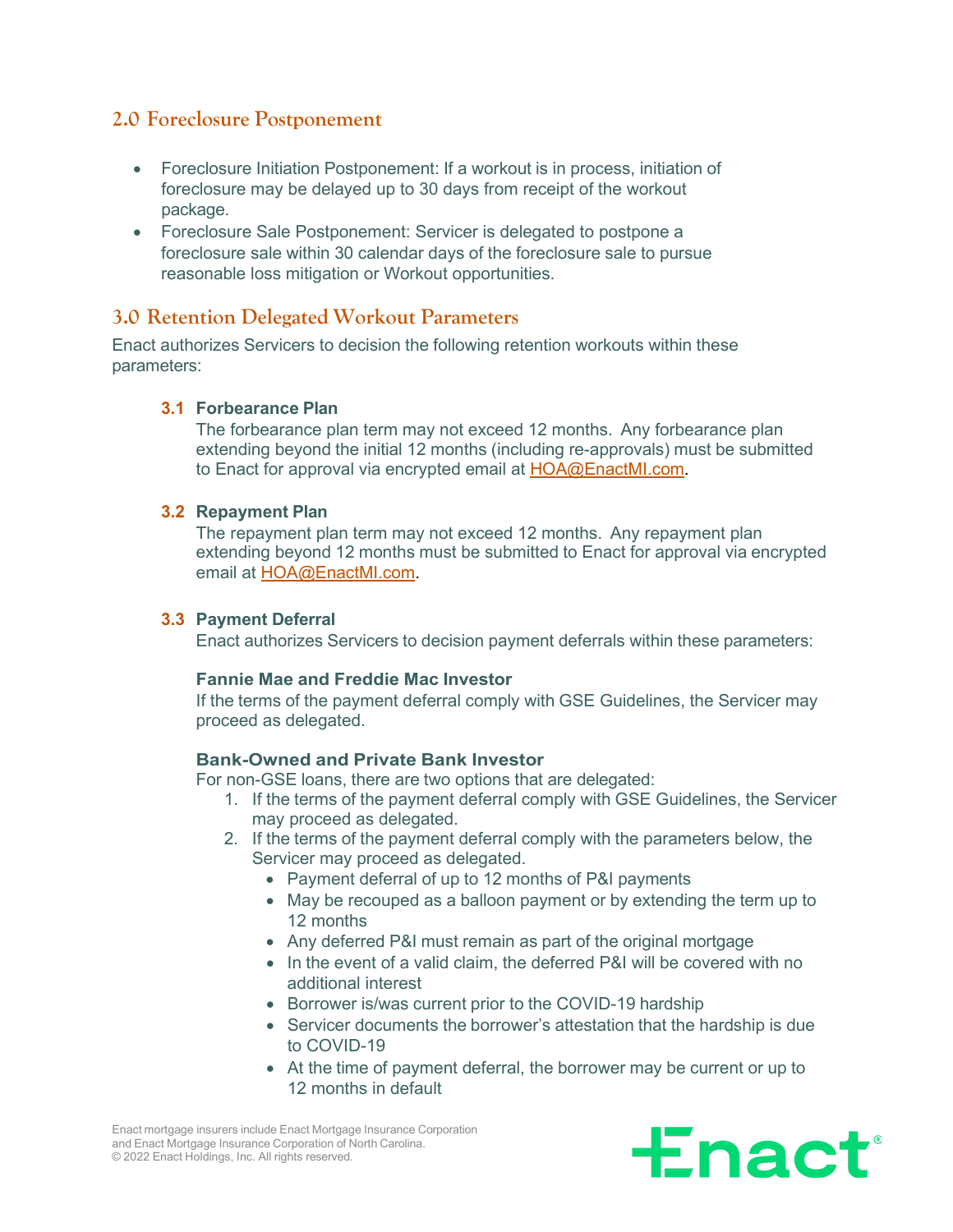#### **3.4 Loan Modification**

The modification terms may include any of the following:

- Delinquent loans or Imminent Default loans, as defined by GSEs
- Capitalized amounts (will be insured but limited to interest in arrears, legal fees and costs and claimable advances)
- Change of rate
- Change of term up to 480 months
- Principal forbearance
- Principal forgiveness

The number of times a loan is modified does not affect the delegation.

Refer to Enact's Delegated Workout webpage at <https://miservicing.genworth.com/DelegatedWorkout/Default.aspx> for the most recent list of Industry/Investor approved modification programs.

Loan level exceptions to any of the above modification parameters should be forwarded via encrypted email to [HOA@EnactMI.com](mailto:HOA@EnactMI.com) or through our Secure Submission tool at: [MIservicing.genworth.com.](https://miservicing.genworth.com/)

Modification Program Reviews: Enact will review servicer modification programs with terms exceeding Enact's delegated parameters or no-doc modification programs to determine acceptability and/or delegated eligibility. Submit the written program guidelines to Enact for consideration via email to [HOA@EnactMI.com.](mailto:HOA@EnactMI.com)

# **4.0 Liquidation Delegated Workout Parameters**

Enact authorizes Servicers to decision the following liquidation workouts within these parameters:

#### **Fannie Mae and Freddie Mac Investor**

Enact has delegated approval authority to Fannie Mae and Freddie Mac for short sale and deed-in-lieu workouts. Therefore, follow GSE guidelines. Although Enact's approval is not required for Fannie Mae or Freddie Mac loans, please reference section 10B of the Enact Default Management Servicing and Reporting Guide for reporting requirements. Refer to:

[https://miservicing.genworth.com/pdfu/Default%20Management%20Servicing%20and%20Repo](https://miservicing.genworth.com/pdfu/Default%20Management%20Servicing%20and%20Reporting%20Guide.pdf) [rting%20Guide.pdf](https://miservicing.genworth.com/pdfu/Default%20Management%20Servicing%20and%20Reporting%20Guide.pdf)

#### **Bank-Owned and Private Bank Investor**

Enact authorizes Servicers to decision most Liquidation workouts as specified under Sections 4.1 Short Sale and 4.2 Deed-In- Lieu

#### **4.1 Short Sale** *(Bank-owned and Private Bank Investor only)*

Enact requirements for Short Sale activities have aligned with GSE Default Servicing Requirements (GSE Guidelines) implemented 09/01/2019. Therefore, if the terms of the Short Sale comply with GSE Guidelines, servicer may proceed as Delegated.

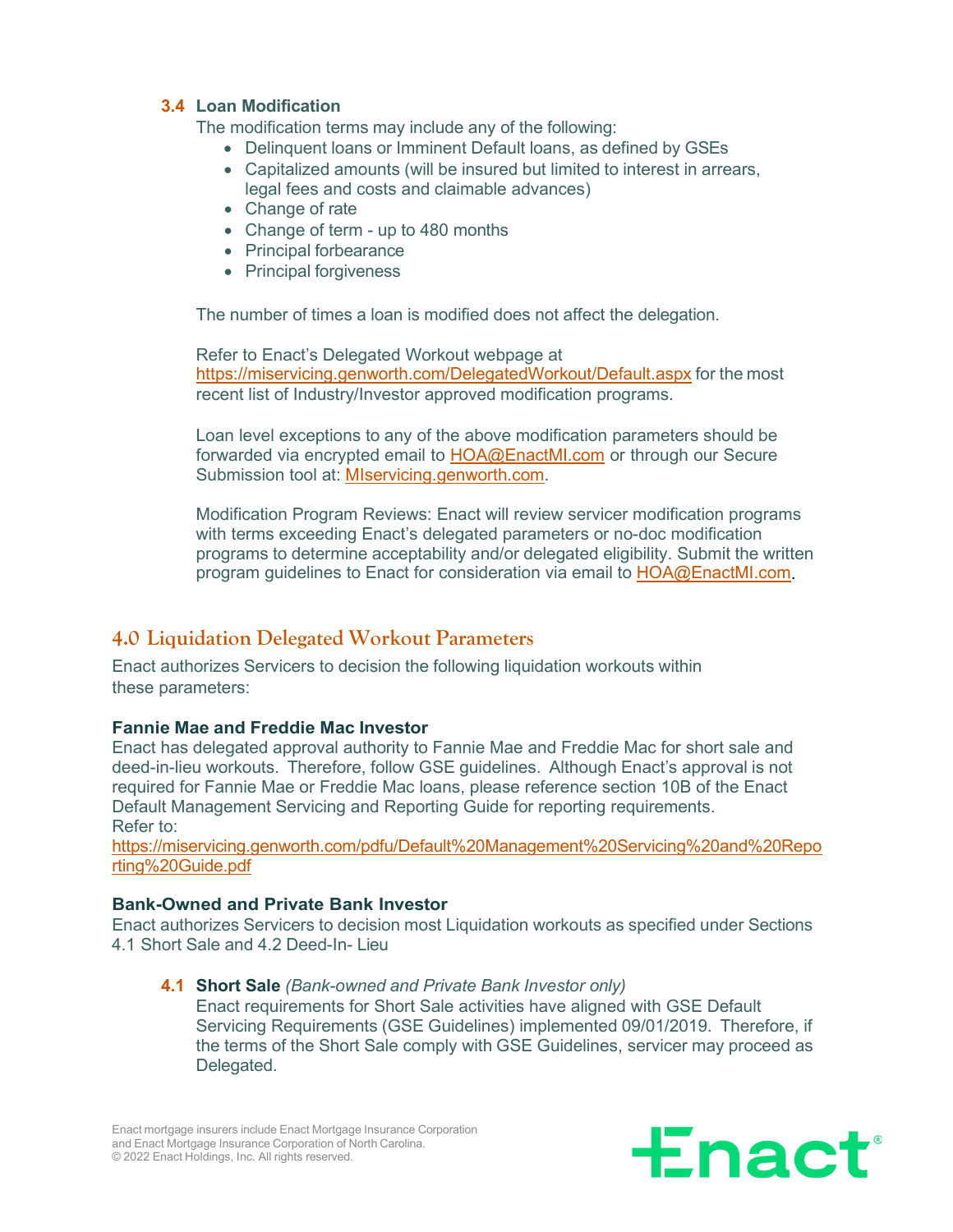Other Requirements:

- If there is no investor loss, the minimum net-to-value requirement is 85%.
- Interior property valuation must be obtained within 180 days of short sale approval.
- Any applicable second liens should be listed as a separate line item on the HUD-1.
- Short Sale cash contributions are to be paid at closing and listed as a separate line item on the HUD-1.
- Any cash contribution listed on the HUD-1 will be deducted from the verified claim for loss.
- No funds are to be paid directly to Enact.

If a Short Sale does not meet the above requirements, please submit the complete workout package via our Secure Submission tool at: [MIservicing.genworth.com](http://miservicing.genworth.com/) or via encrypted email to [HOA@EnactMI.com](mailto:HOA@EnactMI.com)

**4.2 Deed-in-Lieu of Foreclosure** *(Bank-owned and Private Bank Investor only*) Enact requirements for Deed-in-Lieu activities have aligned with GSE Default Servicing Requirements (GSE Guidelines) implemented 09/01/2019. Therefore, if the terms of the Deed-in-Lieu comply with GSE Guidelines, servicer may proceed as Delegated.

Other Requirements:

- Any cash contribution will be deducted from the verified claim for loss.
- No funds are to be paid directly to Enact.
- Interior property valuation must be obtained within 180 days of deed-in-lieu approval.

If a Deed-in-Lieu does not meet these requirements, please submit the complete workout package via our Secure Submission tool at: [MIservicing.genworth.com](http://miservicing.genworth.com/) or via encrypted email to [HOA@EnactMI.com](mailto:HOA@EnactMI.com)

# **5.0 Deficiency Rights**

If a Servicer approves a liquidation workout utilizing Enact delegation, Enact waives deficiency rights. For workouts that fall *outside* Enact's Delegated Parameters which require submission to Enact for review, Enact may at its discretion pursue a deficiency where allowed by law.

# **6.0 Delegated Loan Level Exceptions**

Workouts that do not meet the Enact delegated parameters require our approval prior to implementation. Submit the workout package via encrypted email to [HOA@EnactMI.com](mailto:HOA@EnactMI.com) or through our Secure Submissions tool at **MIservicing.genworth.com**. Please indicate that it is an exception and where it falls outside the delegation.

# **7.0 Delegated Program Questions**

For questions regarding the delegated program, email to **[HOA@EnactMI.com](mailto:HOA@EnactMI.com)** or call 800-455-0871.

Enact mortgage insurers include Enact Mortgage Insurance Corporation and Enact Mortgage Insurance Corporation of North Carolina. © 2022 Enact Holdings, Inc. All rights reserved.